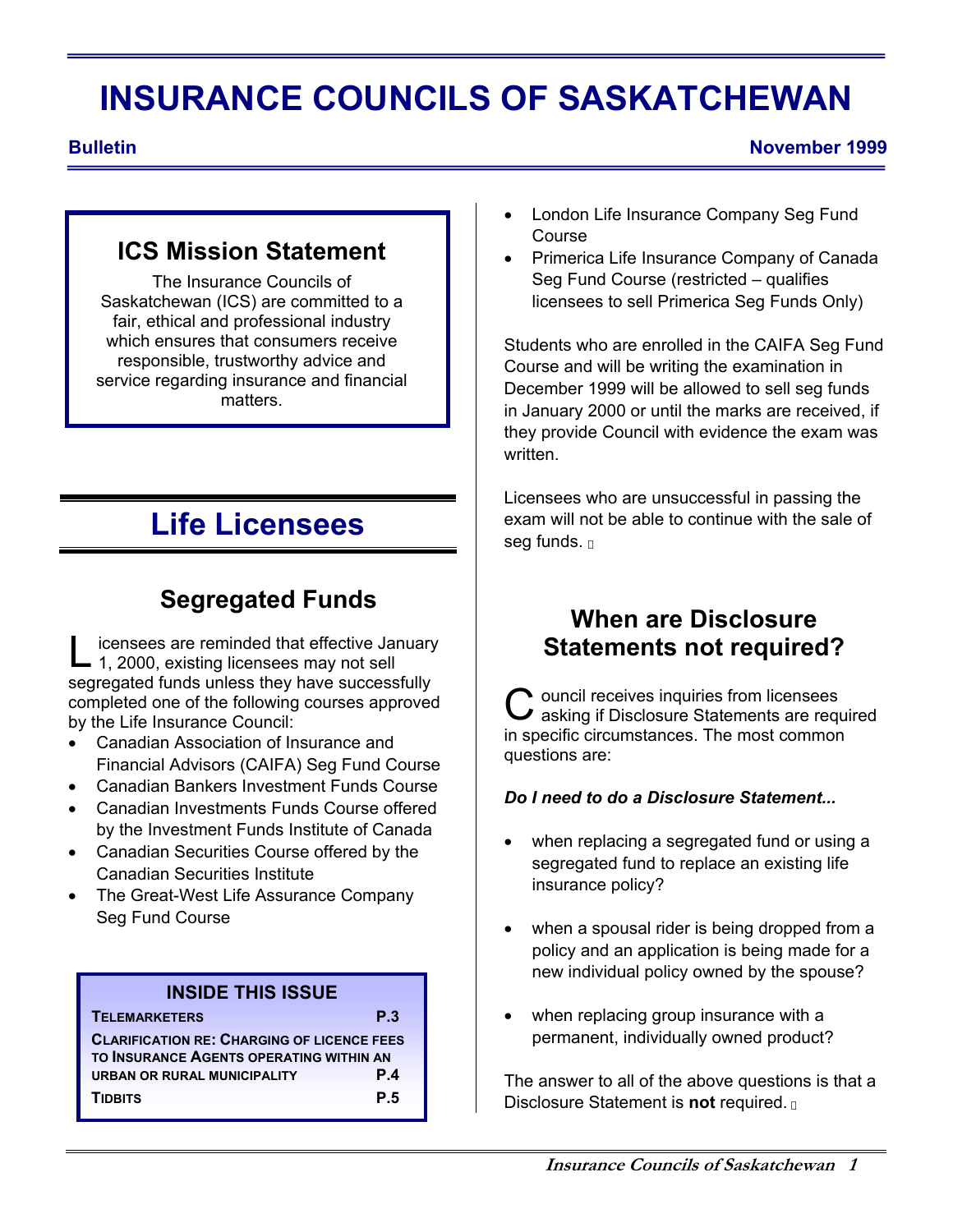### **Level II Seminar**

he Life Insurance Council of Saskatchewan has been advised that a seminar is available in the Saskatchewan marketplace which may assist licensees in preparing to challenge the Life Insurance Council of Saskatchewan Level II Examination.  $T_{h}^{h}$ 

Information about the seminar can be obtained from:

#### **The Self Management Institute**

155 Rexdale Boulevard, Suite 304 Toronto ON M9W 5Z8 Tel: (416) 746-0444 Fax: (416) 746-6484

### **Level II Education**

ust a reminder that the Level II education **J** ust a reminder that the Level II education<br>requirements were reintroduced in 1998. The first compliance period will commence February 1, 2000.

Licensees successfully completing the Life Insurance Council of Saskatchewan Level II Examination, CAIFA Level II Examination, Insurance and Financial Advisors Training Course (IFATC) or the Fraternal Insurance Counsellor Course (F.I.C) are reminded to forward Council a copy of their marks in order for the licence file to be updated.

### **Life Continuing Education Booklet**

he Life Continuing Education Booklet was mailed to licensees near the beginning of October. If you have not received the booklet, please contact Council to obtain a copy.  $T_{\frac{n}{2}}^{\frac{n}{2}}$ 

Licensees are reminded that the first reporting period will commence January 1, 2001. This means that all individuals renewing on or after January 1, 2001, will be required to have attained thirty credit hours of education by their renewal date.

#### **Pre-approved Course Providers**

The Canadian Association of Insurance and Financial Advisors (CAIFA) was inadvertently omitted from the pre-approved course provider list. The address and contact is as follows:

#### **CAIFA**

c/o Rob Harracksingh 41 Lesmill Road Don Mills ON M3B 2T3 Tel: 1-800-563-5822 Ext 255 Fax: (416) 444-8031

The Mutual Life of Canada should have been identified as the Clarica Life Insurance Company.

Please contact the Council office should you require clarification on any issue in the booklet.

# **All Classes Licensees**

### **General Continuing Education Booklet**

icensees have received the Continuing Licensees have received the Continuing<br>
Education Booklet as well as a follow-up letter to ensure licensees are aware of the education requirements.

Council has approved two additional preapproved course providers. We ask that you add these names to the Continuing Education Booklet. They are as follows:

#### **Positive Presentations Plus**

c/o Elaine Allison 2241 Stafford Avenue Port Coquitlam BC V3C 4X5 Tel: (604) 723-7774 Fax: (604) 944-7186 e-mail: eallison@home.com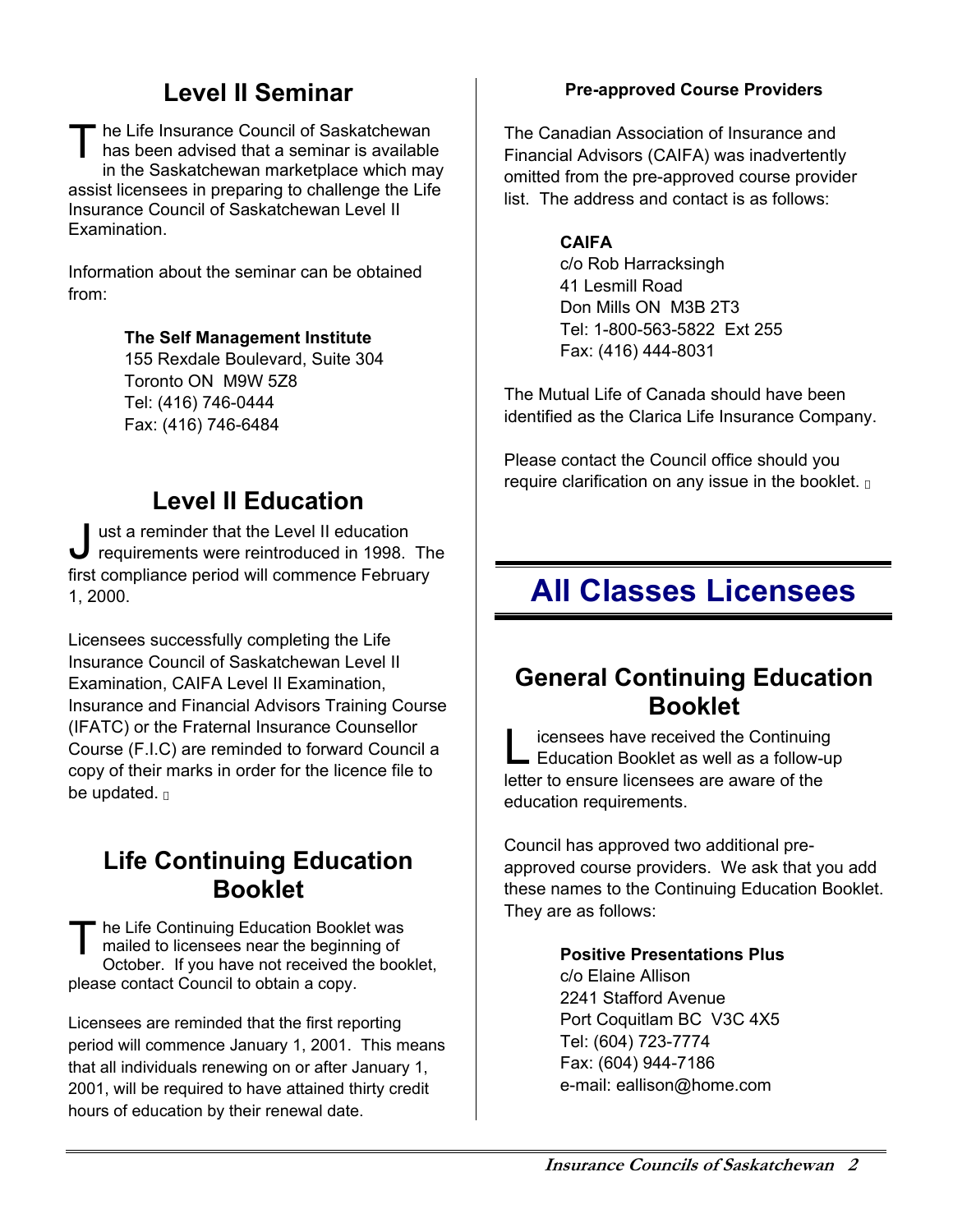#### **Red River Valley Mutual Insurance Company**

c/o Alvin Ginter Box 940 Altona MB R0G 0B0 Tel: 1-800- 370-2888 Fax: (204) 324-1316 e-mail: marketing@rrvmi.mb.ca

Any questions needing clarification, can be answered by Council staff.

## **Entry Level licence Restrictions**

The Level I Licence restricts a licensee from<br>
(1) signing an application or insurance polic (1) signing an application or insurance policy declaration page (2) using a signature stamp or other facsimile to substitute the signature of a licensee who is permitted to sign applications or insurance policy declaration pages and (3) performance of management duties.

Licensees who opt to successfully complete the CAIB 1 course are granted a Level II Licence. Level I restrictions, with the exception of performing management duties therefore do not apply.

### **Professional Designations**

icensees who are taking courses to earn a **Letter insurance designation..ie)**<br>
professional insurance designation..ie) AIIC,<br>
FIIC, CAIB, CCIB or CPCU are reminded to FIIC, CAIB, CCIB or CPCU are reminded to forward a copy of the marks to Council as soon as they are available.

# **All Licensees**

### **Telemarketing**

**Ouncils are currently aware of the increasing**  $\mathbf C$  ouncils are currently aware of the increas<br>  $\mathbf C$  calls being received in Saskatchewan by telemarketers.

Insurance telemarketers calling into Saskatchewan must be licensed with the Insurance Councils of Saskatchewan.

Below is an excerpt from the Canadian Life and Health Insurance Association Inc. regarding the activity of telemarketers.

"The Federal Competition Act was amended earlier this year to impose new disclosure requirements on salespersons promoting the supply of a product or soliciting business over the telephone. Agents and employees selling financial products and services are caught by the new law that now makes deceptive person-toperson calls a criminal offence. The purpose of these provisions is not to regulate insurance distribution but to stop fraudulent activities and telemarketing scams.

The law requires that telephone sales calls follow certain practices in order to avoid prosecution.

At the very beginning of the communication, all callers must disclose:

- the name of the corporation or person they are working for;
- the type of product or business they are promoting; and
- the purpose of the call.

Sometime during the communication, the callers are also required to disclose the price of any product being sold and any restrictions or conditions that must be met before the product is delivered.

Moreover, the law forbids callers from making any representation that is false or misleading in a material respect. This complements similar provincial offences under insurance legislation. In case of rule violation, the Competition Bureau will share enforcement with the provinces' insurance authorities depending on circumstances.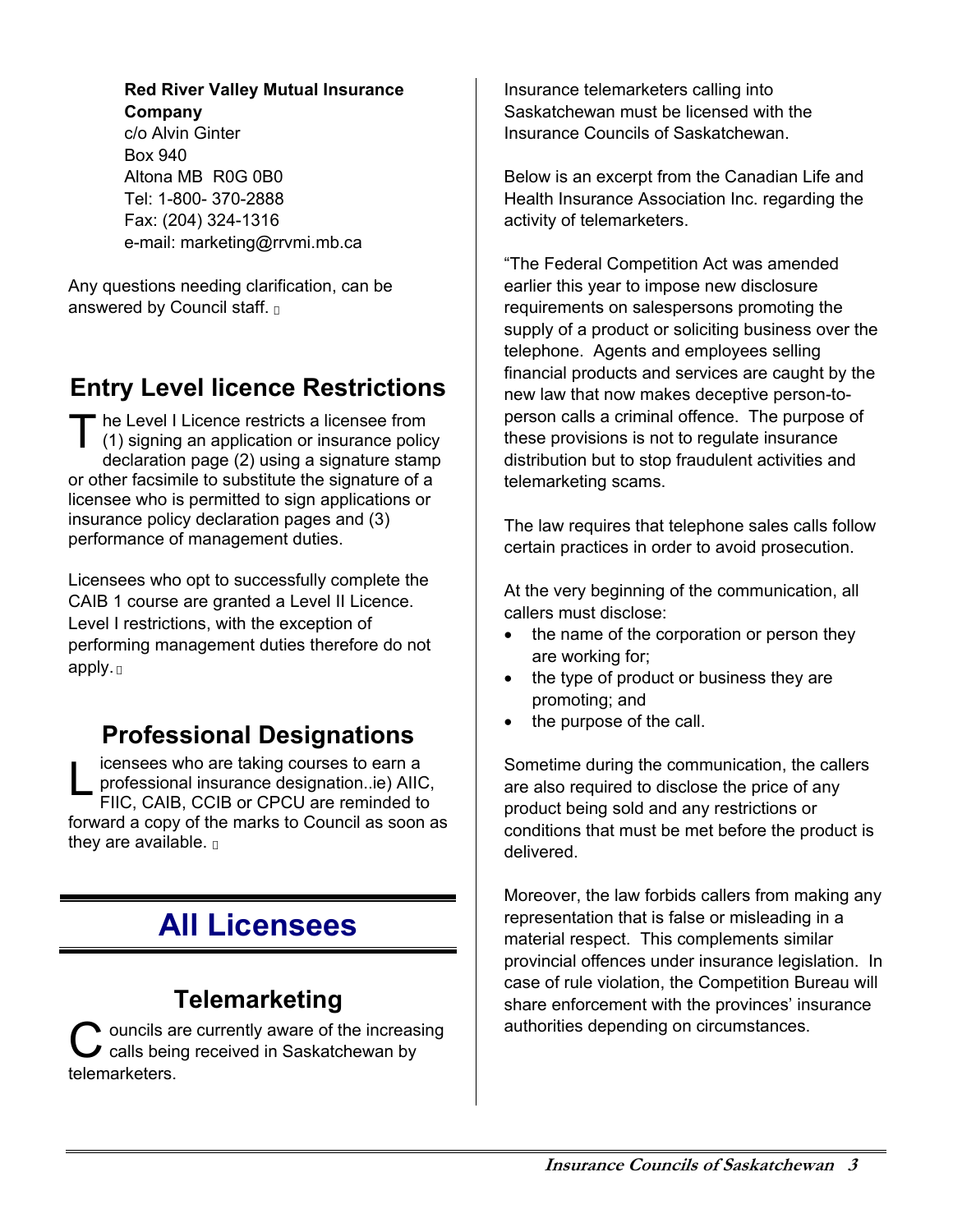Corporations can be liable for the deceptive telemarketing of an employee or agent. The law provides that corporate officers or directors may be charged as parties to the offence and found guilty unless they establish that they exercised due diligence (duty of care) to prevent the offence. This provision is to help ensure that the individuals who are directing the improper operations can be charged, as well as those on the phones."

### **Charging of licence fees to insurance agents operating within an urban or rural municipality**

enerally, Section 461, subsection (1) of The G enerally, Section 461, subsection (1) of<br>
Saskatchewan Insurance Act exempts insurance agents from having to pay any licence fee to a city, town, village or rural municipality. However, subsection (2) negates subsection (1) where a specific bylaw has been passed by the municipality.

The problem arises where municipalities attempt to apply a transient trader bylaw that is applicable to goods and services provided by door to door salespeople and/or other tradesmen. This bylaw will not work and is made invalid by Section 461 (1) of The Saskatchewan Insurance Act as it relates to insurance agents.

*461 (1) The holder of a subsisting licence under this Part shall be exempt from payment of any licence fee imposed by a municipal corporation in Saskatchewan for the transaction of the business of insurance or for acting as an adjuster.* 

*(2) Subsection (1) does not apply to a licence fee of a municipal corporation where the council of the municipal corporation has, by bylaw under the authority of the Act governing the municipal corporation, provided that the tax in respect of the business of insurance or for acting as an adjuster shall be deemed to be that licence fee.* 

The bylaw that a municipality must pass is, "A bylaw to convert business tax to a licence fee."

Licensees requiring a draft copy of the municipal bylaw may contact the Council office at (306) 347- 0862 or fax (306) 569-3018.

### **Misleading literature**

<sup>t</sup> he Life Insurance Council recently was successful in having an insurer amend its advertising and policy wording to address a concern of Council. T

Council does not have jurisdiction over the conduct of insurers, however, when Council becomes aware of advertising by an insurer that Council believes may mislead the public, Council will endeavor to bring those concerns to the attention of the insurer.

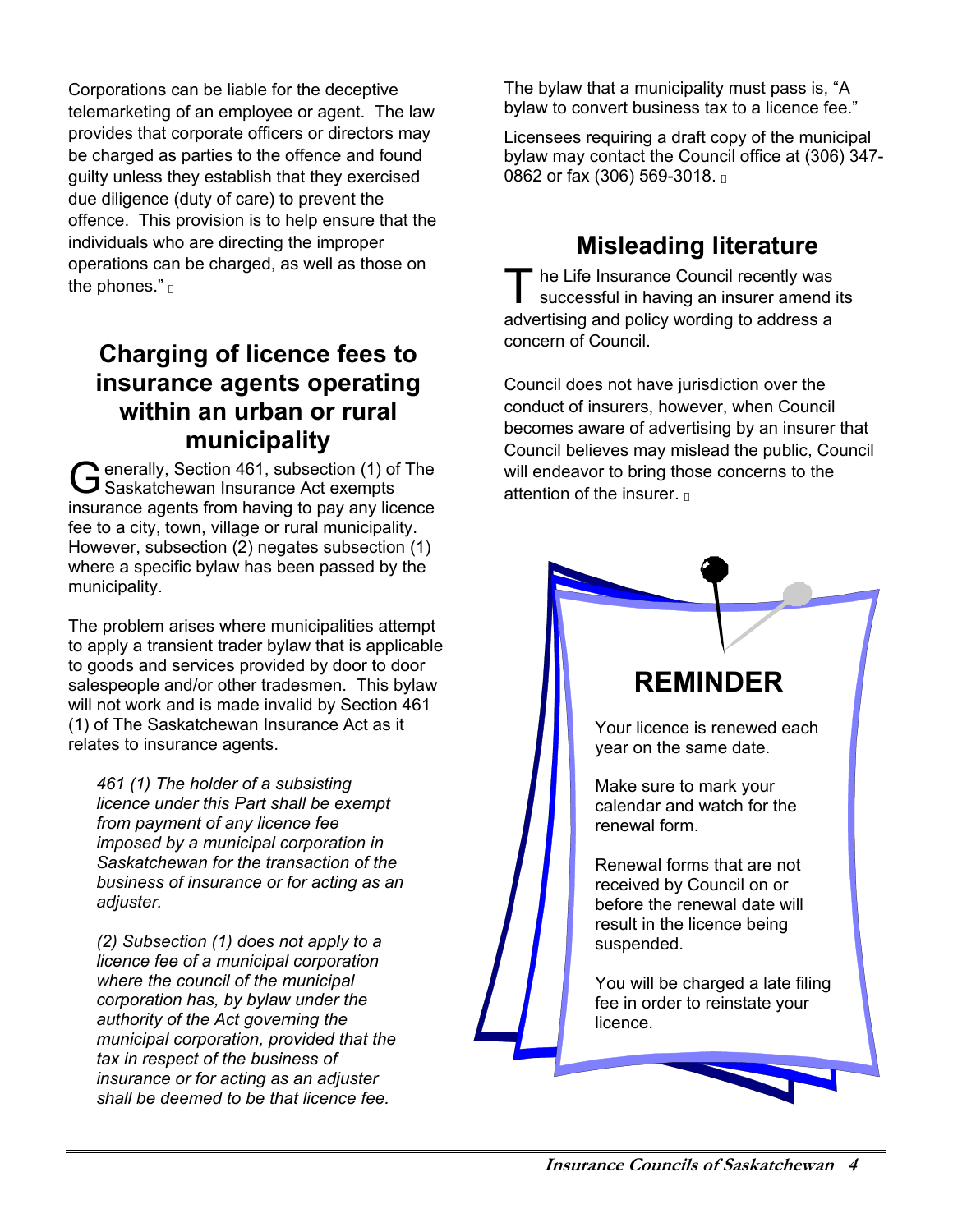# **Offences, Penalties and Enforcement**

he following are excerpts from The Saskatchewan Insurance Act in reference to The following are excerpts from The<br>
Saskatchewan Insurance Act in reference to<br>
offences, penalties and enforcement issues that<br> **The Solution of interest:** may be of interest:

- An agent is personally liable to the insured on any contract of insurance unlawfully effected by or through him directly or indirectly with any insurer not licensed to transact insurance in Saskatchewan, in the same manner as if the agent were the insurer.
- Every person who makes a false or misleading statement in any application or in any proceeding or in response to any audit, examination, inspection or investigation is guilty of an offence.
- Every person who is guilty of an offence is liable on summary conviction to:
	- (a) in the case of an individual, a fine not exceeding \$500,000, to imprisonment for a term not exceeding 12 months or to both;
	- (b) in the case of a corporation, a fine not exceeding \$1,000,000.
- Every insurer and every general agent is, after the end of each calendar year, liable to a penalty of \$250 with respect to each unlicensed agent from which he, she or it accepted an application for insurance, or to whom he, she or it transmitted a policy of insurance during that calendar year.

# **Tidbits**

- Old licensing application forms are no longer accepted. Please contact Council if you require a supply of new forms.
- Bylaws are amended on a regular basis. You may obtain a current copy from Council at any time.
- Complete the renewal forms promptly! The holiday season is a busy time and many forms are mislaid in error. You may attach a post-dated cheque to your renewal form if this is more convenient to your business activity.
- It is the licensees responsibility to ensure E & O is renewed on an annual basis.
- A copy of the E & O must accompany all applications and transfers for Life and/or Accident & Sickness licensees with the exception of annual renewal forms.
- All Classes other than Life Licensees do not receive credit hours for taking or attending the Fundamentals of Insurance Course.
- Taking courses to obtain an insurance or financial planning designation may qualify for continuing education credit hours. Contact the education body to determine which courses will qualify.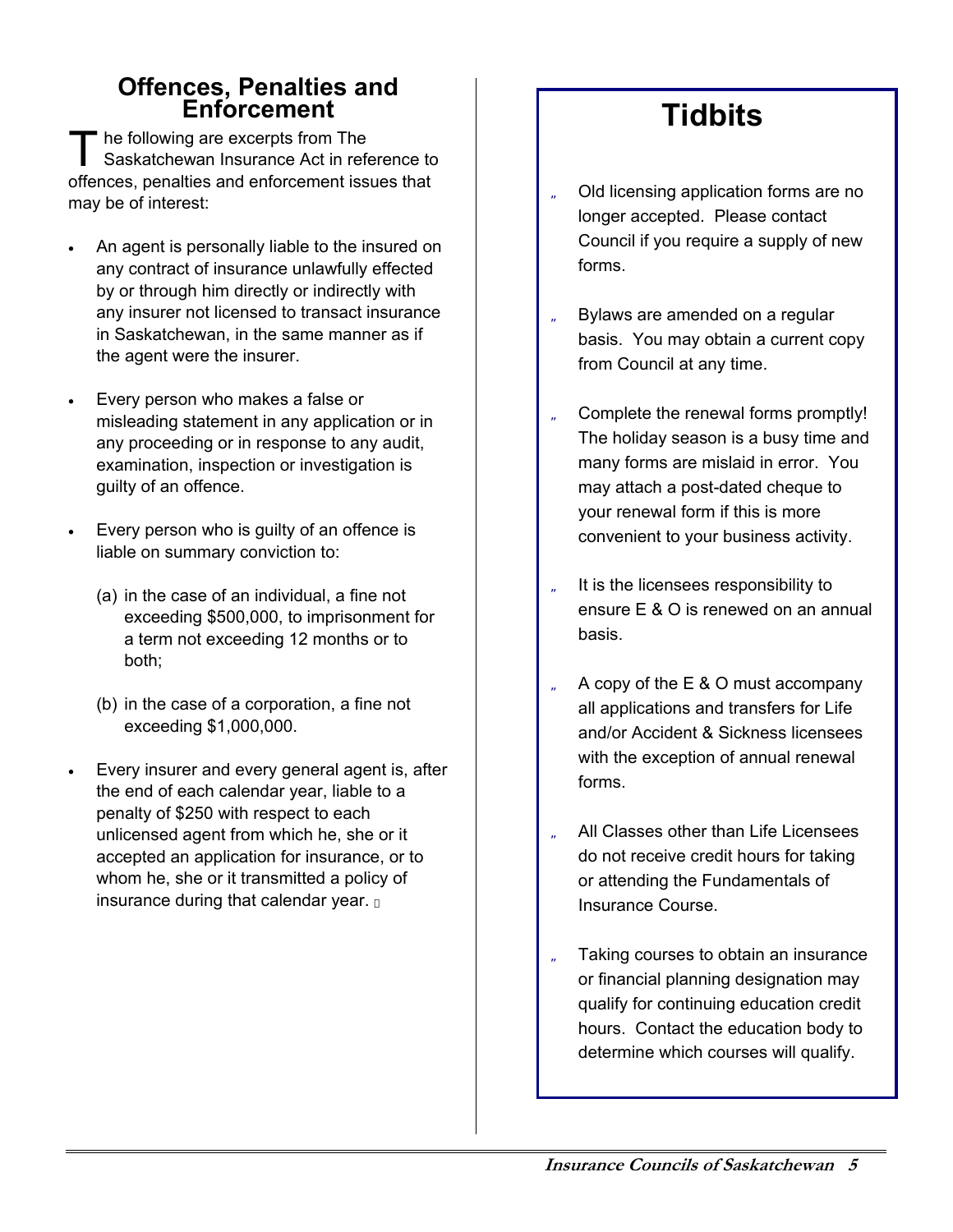# **Disciplinary Action**

**June 2 to November 1, 1999**

**A licensee using any information in this Bulletin to discredit another licensee or any other person will be in violation of the bylaws and called to account for their actions.**

### **Letters of Warning**

*John Seymore Elmy* representing the Primerica Life Insurance Company of Canada received a Letter of Warning when he failed to attempt to obtain from the existing insurer, current policy values that would have enabled him to fully complete a Disclosure Statement for a policyholder.

*Ernest Peter Sandberg* representing the general insurance agency of Rodney John Fenuik, received a Letter of Warning for failing to act with integrity, when he was found to have attempted to obtain policy and underwriting information from an insurer without the policyholder's authorization.

*Raymond Alvin Yelland* representing The Maritime Life Assurance Company received a Letter of Warning for failing to present and review with a policyholder, a fully completed Disclosure Statement prior to the replacement of an existing policy of insurance. The Disclosure Statement he prepared was left blank in a number of areas.

### **Disciplinary Hearings**

*Arthur Wayne Blythman* representing The Manufacturers Life Insurance Company had his Life and Accident & Sickness Licence suspended for a period of ninety days, commencing October 1, 1999 through to and including December 29, 1999.

Mr. Blythman admitted to signing a policyholder's name on several insurance documents and by doing so misled the insurer by letting the insurer believe that it was the policyholder's signature. He, as well admitted that he asked the spouse of a policyholder to sign her husband's name on documents requiring the signature of the policyholder, and by doing so, misled the insurer by letting the insurer believe the signatures were those of the policyholder. He was, as a result of the conduct, found to have been not carrying on business in good faith and was found to have made false and/or misleading representations during the course of selling or servicing insurance.

# **Remarks from the Superintendent**

In the July 1999 Bulletin, I reported to you on a new initiative of insurance superintendents, securities commissions and pension regulators called the Joint Forum of Financial Market Regulators. As Superintendent of Insurance for Saskatchewan, I am one of the four insurance superintendents who are members of the Joint Forum.

#### **JOINT FORUM PROJECT**

On October 5, 1999, the Joint Forum approved a longer term project with respect to proficiency and licensing requirements for all intermediaries engaged in the sale of financial services products.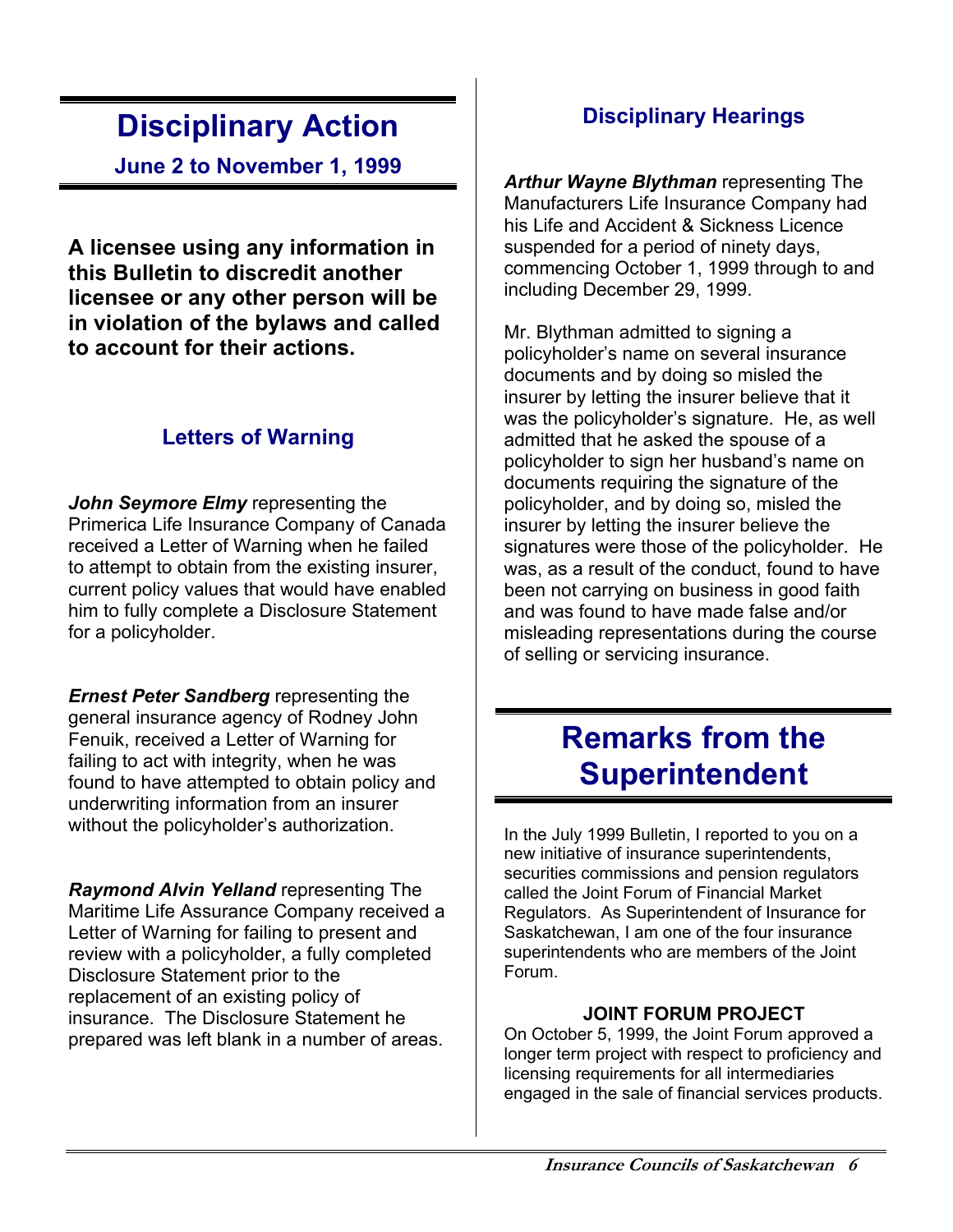The members of the working group who are defining the parameters of the project and preparing a work plan are the Financial Services Commission of Ontario, the Nova Scotia Securities Commission, the Quebec Securities Commission and the Saskatchewan Superintendent of Insurance.

The objective of the project is to develop a harmonized approach, irrespective of regulatory regime, with respect to:

- a common code of conduct for all financial services intermediaries, i.e., national common core practice standards on which other regulatory and trade organizations can build and flesh out. The national common standards would compliment more detailed standards created by the other organizations;
- competency rules, i.e., a unified, common, minimum qualification and entry standard applicable to all financial services intermediaries;
- minimum continuing education requirements for all financial services intermediaries;
- licensing of financial services intermediaries who provide more than one category of service.

The rationale for the project is that consumers are entitled to the same protection, regardless of the type of financial product purchased or where it is purchased. The law and regulatory systems governing the distribution of all financial products should be harmonized and coordinated to the extent possible.

The project will be undertaken in four separate and sequential phases. The first phase will be to develop a common code of conduct or practice standard. The other three phases will follow over the next several years.

When the working group has finalized its work plan for the first phase of the project, I will provide you with more particulars in the Bulletin.

#### **CCIR STRATEGIC PLAN**

The strategic plan of the Superintendents of Insurance, collectively known as the Canadian Council of Insurance Regulators (CCIR) has now been approved. Highlights of the CCIR Strategic Plan 1999-2004 include:

#### **Vision**

An acknowledged leader in the development and harmonization of insurance regulation and policy, working co-operatively with other financial services regulators to enhance consumer protection.

#### **STRATEGIC OBJECTIVES**

#### **Improve internal and external communications**

- $\sqrt{\phantom{a}}$  Develop and communicate agreed CCIR positions on current regulatory issues – market conduct regulation, inducements, protection of privacy and tied selling.
- ◆ Adopt memorandum of understanding/principles of co-operation on sharing of information with other financial services regulators.

#### **Develop capacity to implement harmonized regulation while recognizing local autonomy:**

- ◆ Working through the Joint Forum of Financial Market Regulators, develop a framework for harmonizing the regulatory regimes for individual variable insurance contracts and mutual funds.
- $\checkmark$  Working through the Joint Forum of Financial Market Regulators, establish a model proficiency standard for insurance licensees and securities registrants offering financial planning advice.
- $\checkmark$  In conjunction with the Council of Insurance Regulatory Organizations (CISRO), establish consistent national standards for life agent education.

#### **Establish working relationships with other financial services regulators.**

- $\checkmark$  In conjunction with securities and pension regulators, establish and hold regular meetings of the Joint Forum of Financial Market Regulators.
- Establish a forum for the coordination of regulatory activities with CISRO.
- Establish a forum for coordination of regulatory activities with regulators of deposittaking institutions across Canada.

#### **Advance consumer protection initiatives.**

- Develop standards for point-of-sale disclosure
- $\triangleleft$  Develop a sales practice code.
- Work with industry to establish a process for clarifying the terms of insurance contracts.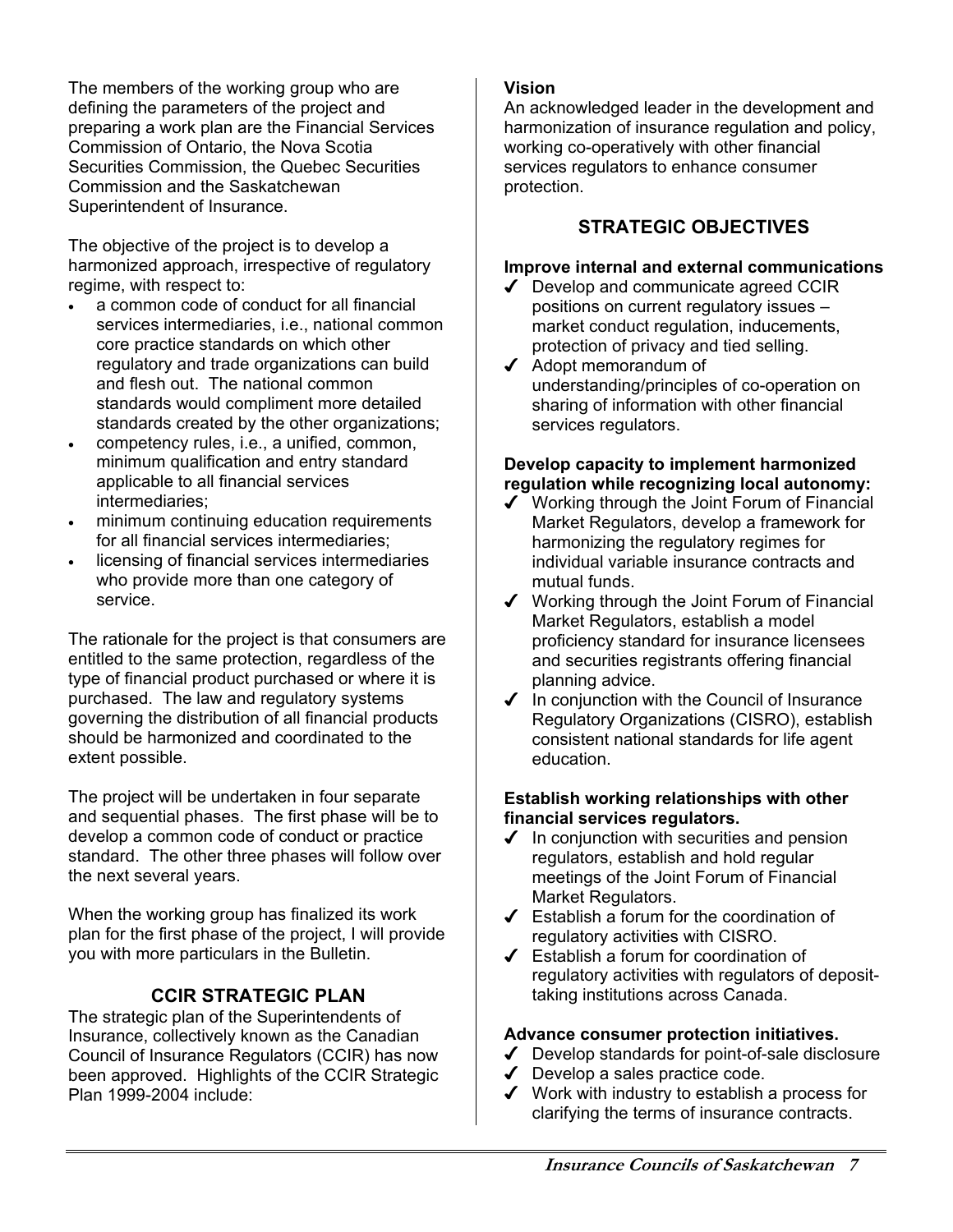- $\checkmark$  Identify effective enforcement powers
- Explore industry-funded alternative dispute resolution mechanisms for resolving insurance disputes.

I look forward to updating you on these initiatives as they take shape over the next year. If you have any questions or comments about these Joint Forum and CCIR activities or any other aspect of the role of the Superintendent of Insurance in Saskatchewan, please call me at (306) 787-7881 or send an e-mail to jhall@justice.gov.sk.ca

### **General Insurance Council**

#### **IBAS Appointments**

| Chairman<br>Irvin Bender                                                   | Tel: (306) 642-5977                        |
|----------------------------------------------------------------------------|--------------------------------------------|
| <b>Vice Chairman</b><br>J. Bruce Pendleton, AIIC, CAIB Tel: (306) 244-7955 |                                            |
| J. Drew Byers, AIIC<br>Dwight Dunn, CAIB, CCIB                             | Tel: (306) 653-2233<br>Tel: (306) 698-2513 |

#### **Superintendent Appointments**

Dave Prociuk, AIIC Tel: (306) 651-4424 Hugh Smith Tel: (306) 789-7720 Doug Wright Tel: (306) 934-7312

# **Hail Insurance Council**

#### **CCHA Appointments**

| Chairman<br>Rennie McQueen | Tel: (306) 955-1330 |
|----------------------------|---------------------|
| Rob Goeres                 | Tel: (306) 584-8844 |
| <b>Scott Wray</b>          | Tel: (306) 694-1797 |

#### **Superintendent Appointments**

**Vice Chairman**

Leon Cornet Tel: (306) 648-3456

Arden Body Tel: (306) 372-4383 Dwayne Mitchell Tel: (306) 446-1326 Walter Weir **Tel:** (306) 586-9750

# **Life Insurance Council**

#### **CAIFA Appointments**

#### **Chairman**

Wayne Joyce, CFP, CLU, CH.F.C. Tel: (306) 757-4171

| Gil Ennis, CFP, CLU, CH.F.C. | Tel: (306) 789-3744 |
|------------------------------|---------------------|
| Fred H. Smith, CFP           | Tel: (306) 664-7400 |

#### **CLHIA Appointments**

#### **Vice Chairman**

Ron Fullan Tel: (306) 751-6333

Harvey Ross, CLU, CH.F.C. Tel: (306) 586-8121 Brian Kilback, CFP, CLU, CH.F.C. Tel: (306) 757-8631

#### **Superintendent Appointments**

Tracey Bakkeli Tel: (306) 565-5238 Amber Bieber Tel: (306) 373-8257 Beverly DeJong Tel: (306) 729-4330

#### **ORGANIZATIONS AND ASSOCIATIONS**

|             | <b>CCHA</b> Canadian Crop Hail Association    |
|-------------|-----------------------------------------------|
|             | <b>CLHIA</b> Canadian Life & Health Insurance |
|             | <b>Association</b>                            |
| <b>IBAS</b> | <b>Insurance Brokers' Association of</b>      |
|             | <b>Saskatchewan</b>                           |

**CAIFA Canadian Association of Insurance and Financial Advisors**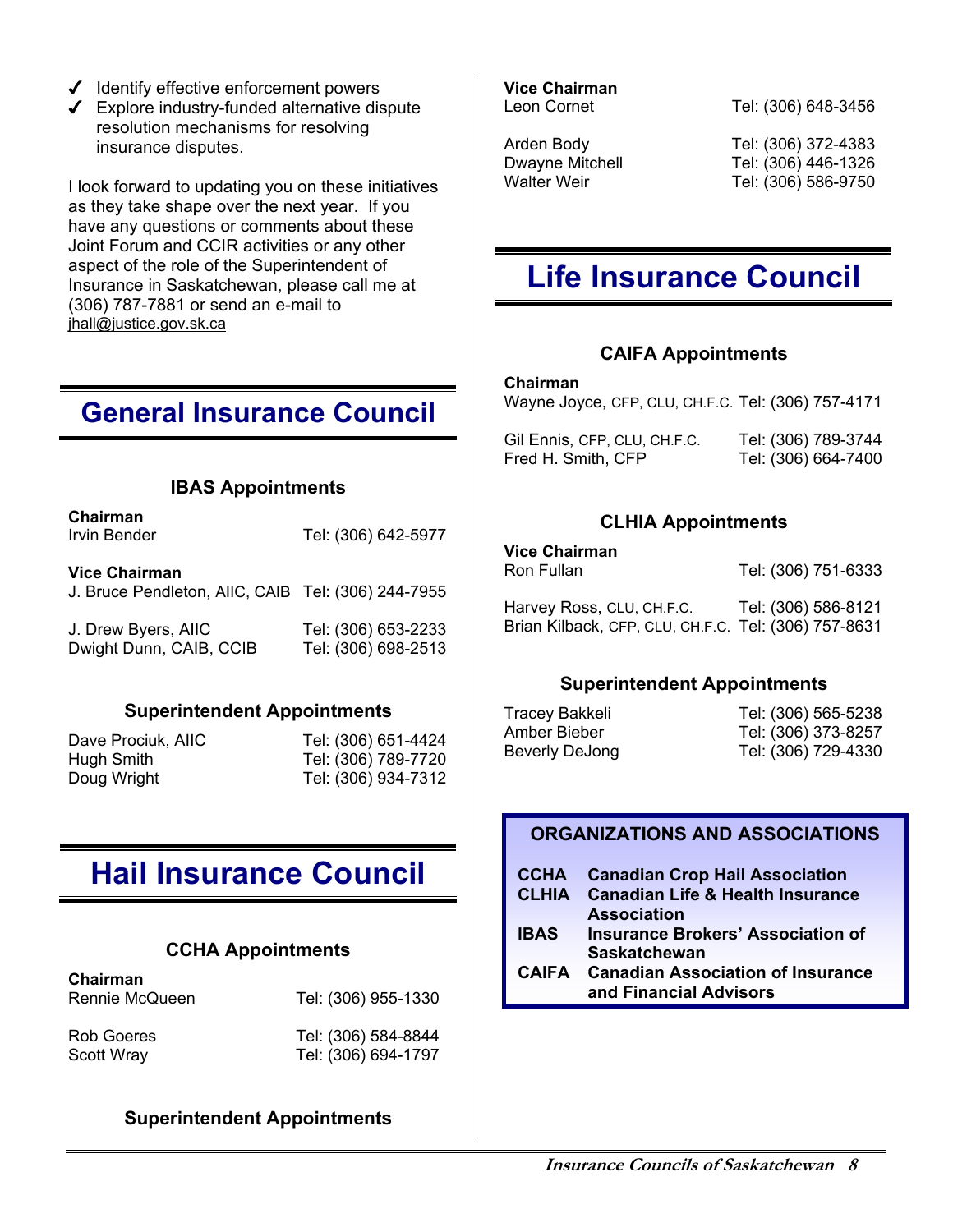# **Staff**

| <b>Ernie Gaschler</b>                 | <b>Administrator</b><br>Ernie.gaschler@ibas.sk.ca                                                                |
|---------------------------------------|------------------------------------------------------------------------------------------------------------------|
| <b>Penny Barlow</b>                   | <b>Licensing Officer/</b><br><b>Compliance Assistant</b><br>Penny.barlow@ibas.sk.ca                              |
| <b>Annette Graff</b>                  | <b>Administrative Assistant</b><br>Annette.graff@ibas.sk.ca                                                      |
| <b>Diane Lindsay</b>                  | <b>Licensing Officer</b><br>Diane.lindsay@ibas.sk.ca                                                             |
| <b>Cindy Swales</b>                   | <b>Licensing Officer</b><br>Cindy.swales@ibas.sk.ca                                                              |
| John Waugh                            | <b>Director of Compliance</b><br>John.waugh@ibas.sk.ca                                                           |
| <b>Complaints</b><br>Licensing<br>Fax | (306) 352-7870<br>(306) 347-0862<br>(306) 569-3018                                                               |
| <b>Mailing Address</b>                |                                                                                                                  |
|                                       | <b>Insurance Councils of</b><br><b>Saskatchewan</b><br>310 - 2631 – 28 <sup>th</sup> Avenue<br>Regina SK S4S 6X3 |

# **Insurance Brokers' Association of SK**

#### **Examinations and Study Material**

| <b>Ingried Stroeder</b>       | <b>Exam Co-ordinator</b>             |
|-------------------------------|--------------------------------------|
| <b>Exam Scheduling</b><br>Fax | $(306)$ 525-5900<br>$(306)$ 569-3018 |
|                               |                                      |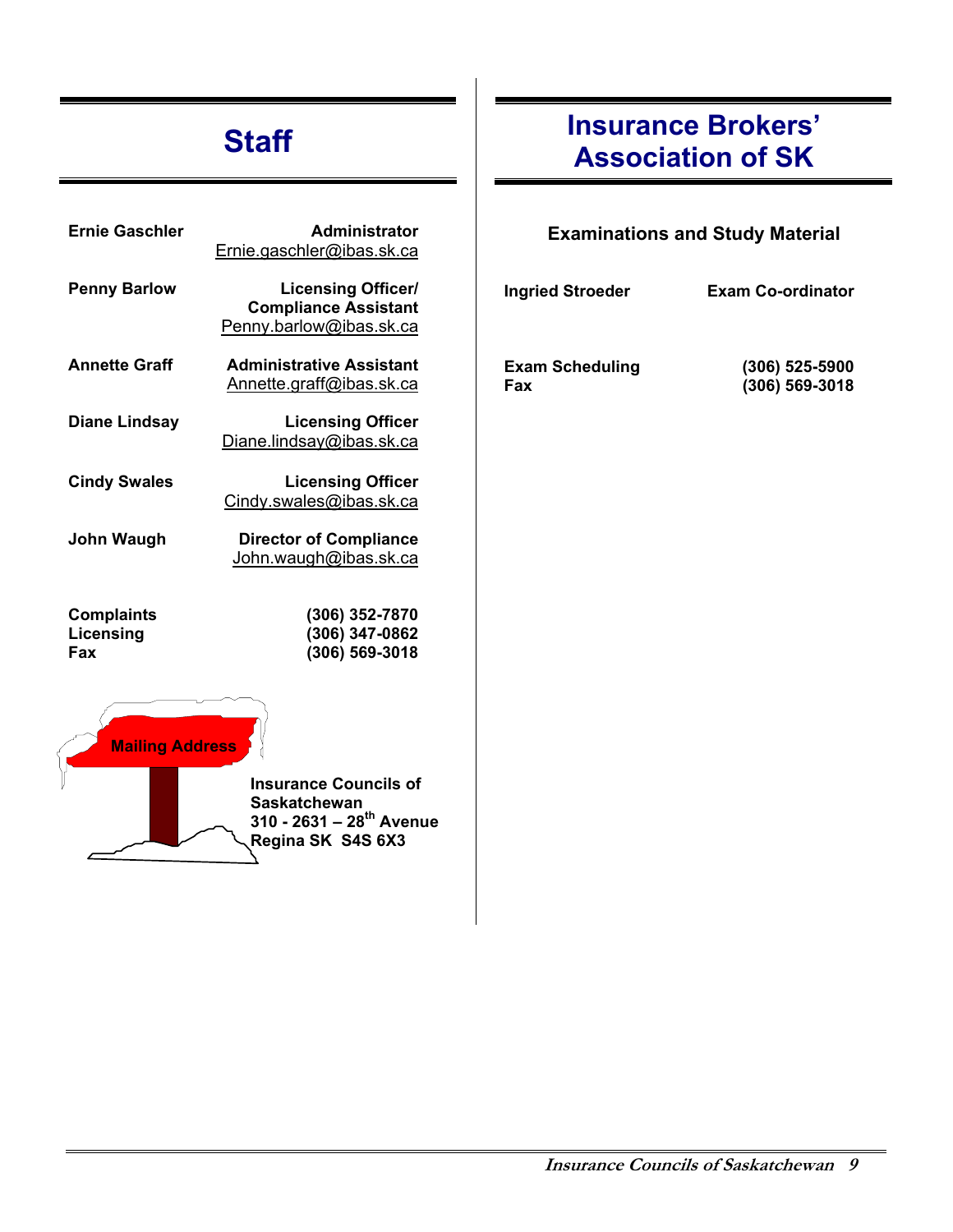

# **BYLAW AMENDMENTS As of November 1, 1999**

# **GENERAL BYLAWS**

| Section 17.  | (1) | Continuing education must be directly related to knowledge relevant to giving<br>advice about general insurance products or services, or the operation of a<br>general insurance business. This includes programs that are structured for<br>the specific purpose of education, but excludes activities such as programs<br>and meetings primarily based on sales production, promotion and motivation.<br>(Rev. July 7.99) |
|--------------|-----|-----------------------------------------------------------------------------------------------------------------------------------------------------------------------------------------------------------------------------------------------------------------------------------------------------------------------------------------------------------------------------------------------------------------------------|
|              | (2) | Excess hours are subject to a maximum carry over of eight hours. (Rev. July<br>7.99                                                                                                                                                                                                                                                                                                                                         |
| Section 19.  | (2) | Council will only consider courses where verification of attendance by the<br>licensee can be determined and the following information is provided to<br>Council by the applicant for course approval.<br>Number of credit hours being requested. (Rev. July 7.99)<br>(d)                                                                                                                                                   |
| Section 19.1 | (2) | The applicant or licensee must provide to Council:<br>verification from the approving licensing body that the course was<br>(a)<br>approved for course accreditation;<br>the number of credit hours the course has been approved for;<br>(b)<br>the date and location of the course; and<br>(c)<br>any other information that is deemed necessary for Council to make an<br>(d)<br>informed decision. (Rev. July 7.99)      |
| Section 20.  | (1) | Course leaders, instructors or moderators are eligible to receive two hours for<br>each hour the course has been approved. Maximum of fifteen hours. (Rev.<br>July 7.99)                                                                                                                                                                                                                                                    |
|              | (2) | Assistant course leaders, instructors and moderators are eligible to receive<br>one and a half hours for each hour the course has been approved. Maximum<br>of fifteen hours. (Rev. July 7.99)                                                                                                                                                                                                                              |
| Section 32.  | (3) | The findings and recommendation of the Disciplinary Hearing Committee shall<br>be provided to all parties no later than ninety days following the date of the<br>hearing. (Rev. July 16.99)                                                                                                                                                                                                                                 |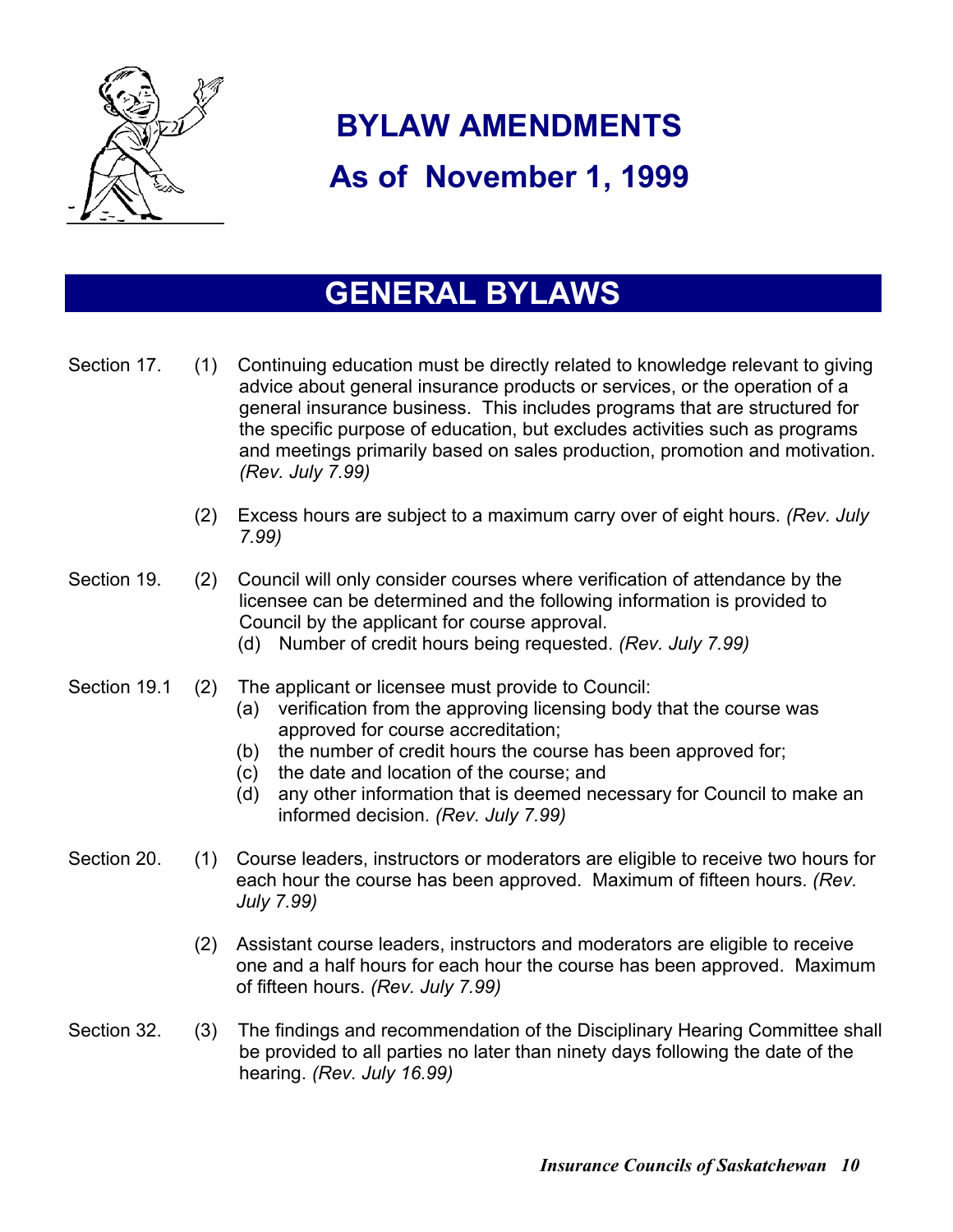# **ADJUSTER'S BYLAWS**

Section 23. (3) The findings and recommendation of the Disciplinary Hearing Committee shall be provided to all parties no later than ninety days following the date of the hearing. *(Rev. July 16.99)* 

# **LIFE BYLAWS**

- Section 15.8 (1) Course leaders, instructors or moderators are eligible to receive two hours for each hour the course has been approved. *(Rev. Sept 24.99)*
	- (2) Assistant course leaders, instructors and moderators are eligible to receive one and a half hours for each hour the course has been approved. *(Rev. Sept 24.99)*
- Section 20. A licensee shall:
	- (h) where replacement is involved:
		- (vii) not take an application for insurance unless the requirements of these bylaws respecting disclosure have been fully complied with.

 Where a licensee, with the authorization of the client, or the client has requested current information necessary to complete the Disclosure Statement, and the insurer has failed to provide that information to the licensee or the client within ten working days (which shall mean Monday to Friday inclusive, but excluding statutory holidays) of that request being sent, the licensee shall not be found to be in violation of this section as it relates to disclosure of essential information, providing the licensee has provided a dully completed Disclosure Statement using information available from the client. *(Rev. July 16.99)* 

Section 26. (3) The findings and recommendation of the Disciplinary Hearing Committee shall be provided to all parties no later than ninety days following the date of the hearing. *(Rev. July 16.99)*